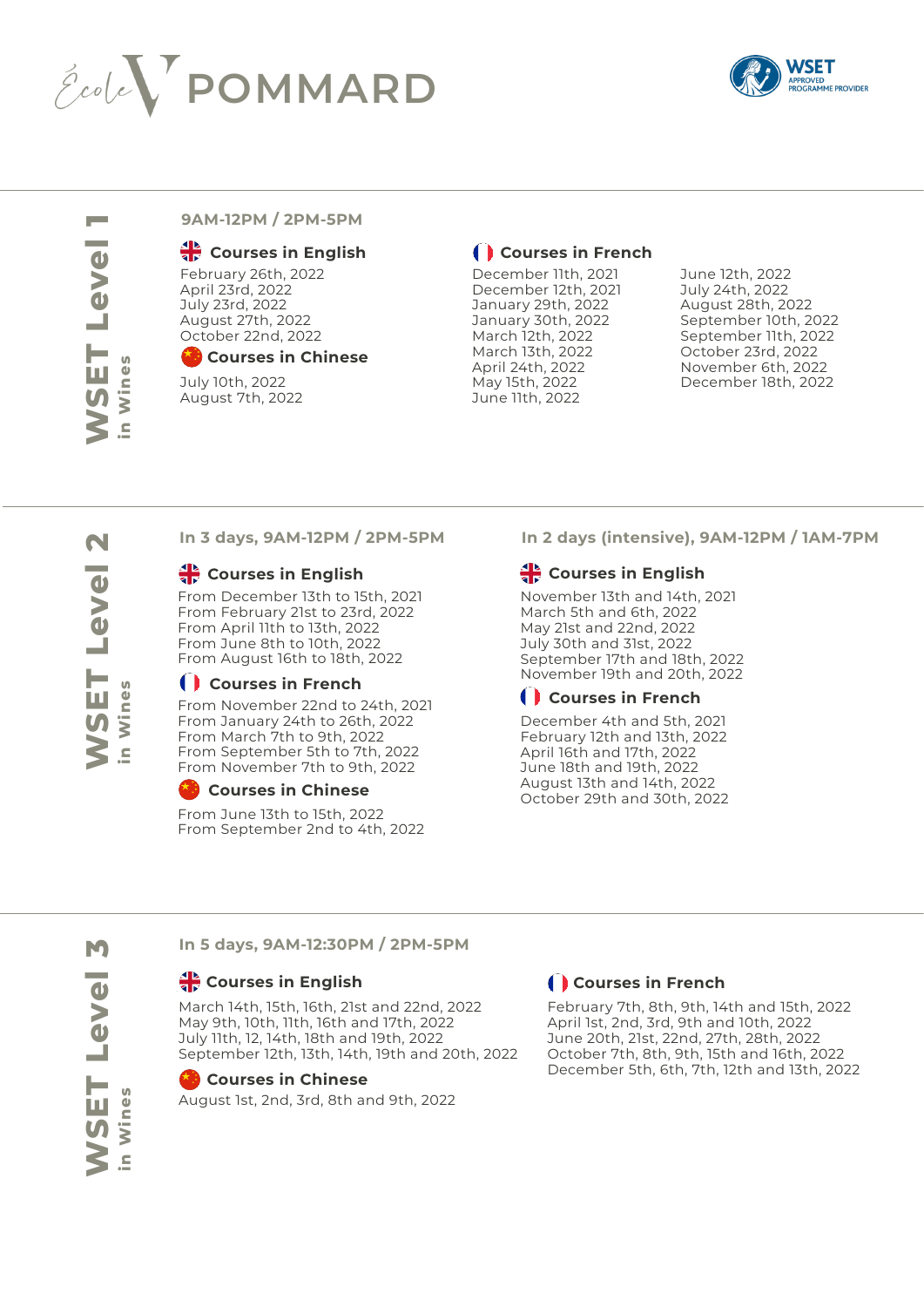



# **WSET Level 1** and the WSET Leve Wines  **in Wines**  $\subseteq$

**College** 

#### **9AM-12PM / 2PM-5PM**

# **Courses in English**

November 20th, 2021 February 19th, 2022 June 12th, 2022 August 7th, 2022 October 8th, 2022 December 11th, 2022

**Courses in Chinese**

June 5th, 2022 August 14th, 2022

# **Courses in French**

November 21st, 2021 December 18th, 2021 December 19th, 2021 January 29th, 2022 February 20th, 2022 May 28th, 2022 June 11th, 2022 July 16th, 2022 July 17th, 2022

September 3rd, 2022 September 4th, 2022 October 9th, 2022 November 19th, 2022 November 20th, 2022 December 10th, 2022

# **In 3 days, 9AM-12PM / 2PM-5PM**

# **Courses in English**

From May 10th to 12th, 2022

#### **Courses in French**

From January 31th to February 2nd, 2022 From April 4th to 6th, 2022 From June 13th to 15th, 2022 From August 24th to 26th, 2022 From October 10th to 12th, 2022 From December 12th to 14th, 2022

# **Courses in Chinese**

From July 11th to 13th, 2022 From October 3rd to 5th, 2022

# **In 2 days (intensive), 9AM-12PM / 1AM-7PM**

# **Courses in English**

December 11th and 12th, 2021 February 12th and 13th, 2022 May 21st and 22nd, 2022 May 21st and 22nd, 2022 September 10th and 11th, 2022 December 3rd and 4th, 2022

# **Courses in French**

January 22nd and 23rd, 2022 October 1st and 2nd, 2022

# **Evening Classes, 7PM-10PM**

December 6th, 7th, 8th, 13th, 14th and 15th, 2021 March 7th, 8th, 9th, 14th, 15th and 16th, 2022

# **In 5 days, 9AM-12:30PM / 2PM-5PM**

# **Courses in English Courses in French**

November 29th, 30th, December 1st, 6th and 7th, 2021

April 1st, 2nd, 3rd, 9th and 10th, 2022 (week-end) July 22nd, 23rd, 24th, 30th and 31st, 2022 (week-end) September 21st, 22nd, 23rd, 29th and 30th, 2022 November 30th, December 1st, 2nd, 8th and 9th, 2022

March 18th, 19th, 20th, 26th and 27th, 2022 (week-end) August 19th, 20th, 21st, 27th and 28th, 2022 (week-end) November 7th, 8th, 9th, 14th and 15th, 2022

# **Courses in Chinese**

September 12th, 13th, 14th, 19th and 20th, 2022

**Evening Classes, 7PM-10PM (classes), 9AM-12PM (exam on the Saturday morning )**

September 5th, 6th, 12th, 13th, 19th, 20th, 26th, 27th, October 3rd, 4th and 8th, 2022

 $\sim$ **WSET Level 2 MSET Level in Wines** Wine  $\epsilon$ 

**WSET Level 3**

**WSET Level** 

M

 **in Wines**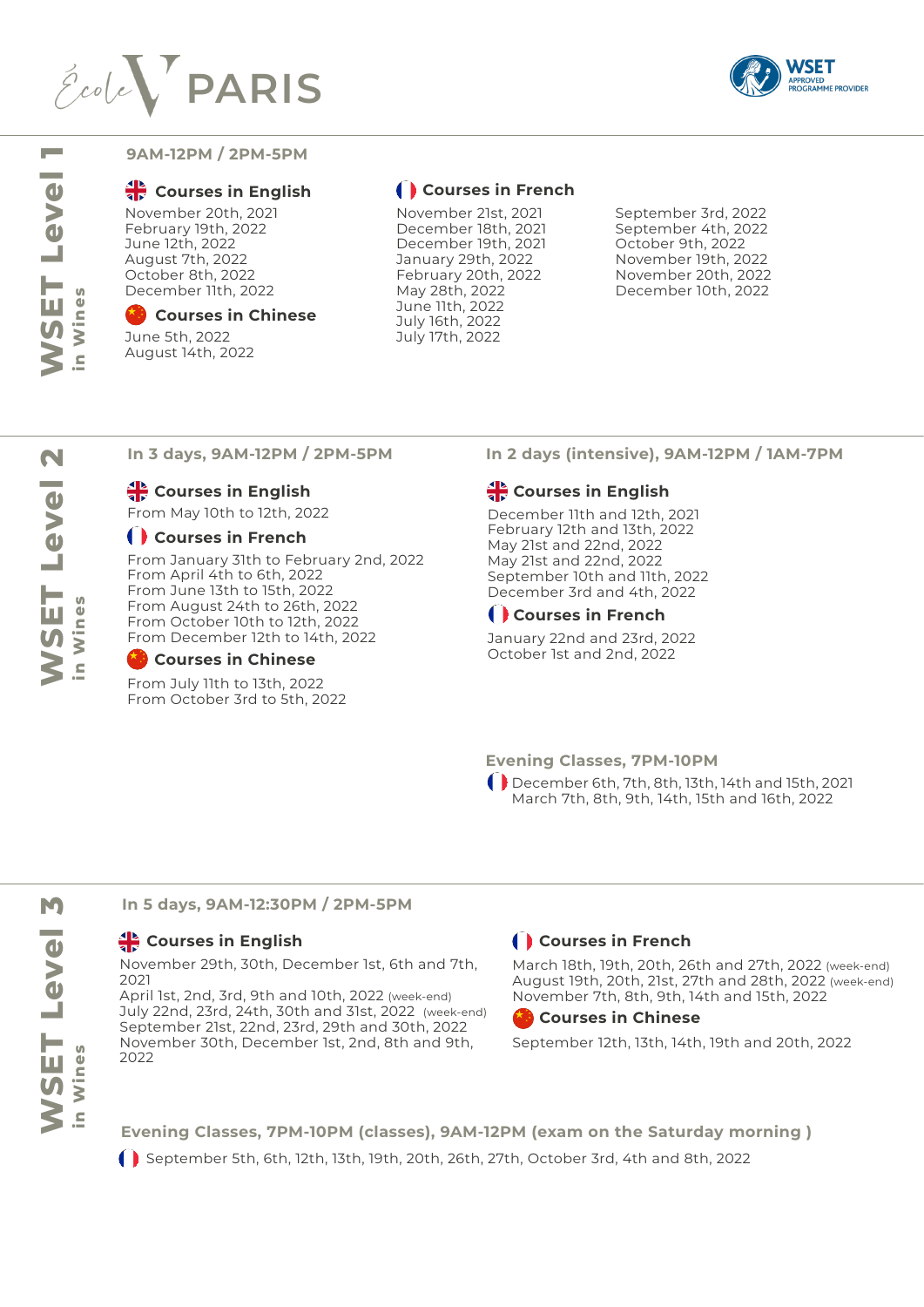



**WSET Level 1** Level **TEL** Wines  **in Wines**  $\overline{a}$ 

# **9H-12H / 14H-17H**

#### **Classes en Français**

24 Juillet 2022 28 Août 2022 10 September 2022 11 Septembre 2022 23 Octobre 2022 5 Novembre 2022 6 Novembre 2022 18 Décembre 2022

26 Février 2022 23 Avril 2022 **Classes en Anglais**

23 Juillet 2022 27 Août 2022 22 Octobre 2022 17 Décembre 2022

**Classes en Chinois**

10 Juillet 2022 7 Août 2022

 $\mathbf N$ **WSET Level 2** Level Wines  **in Wines**  $\epsilon$ 

# **Classes en Français**

Du 22 au 24 Novembre 2021 Du 24 au 26 Janvier 2022 Du 7 au 9 Mars 2022 Du 5 au 7 Septembre 2022 Du 7 au 9 Novembre 2022

# **Classes en Anglais**

Du 13 au 15 Décembre 2021 Du 21 au 23 Février 2022 Du 11 au 13 Avril 2022 Du 8 au 10 Juin 2022 Du 16 au 18 Août 2022

# **Classes en Chinois**

Du 13 au 15 Juin 2022 Du 2 au 4 Septembre 2022

**En 3 jours, 9H-12H / 14H-17H En 2 jours (intensif), 9H-13H / 14H-19H** 

# **Classes en Français**

4 et 5 Décembre 2021 12 et 13 Février 2022 16 et 17 Avril 2022 18 et 19 Juin 2022 13 et 14 Août 2022 29 et 30 Octobre 2022

# **Classes en Anglais**

5 et 6 Mars 2022 21 et 22 Mai 2022 30 et 31 Juillet 2022 17 et 18 Septembre 2022 19 et 20 Novembre 2022

**WSET Level 3** M **Leve WSET** in Wines  **in Wines**

# **En 5 jours, 9H-12:30H / 14H-17H**

# **Classes en Français Classes en Anglais**

7, 8, 9, 14 et 15 Février 2022 1, 2, 3, 9 et 10 Avril 2022 20, 21, 22, 27 et 28 Juin 2022 7, 8, 9, 15 et 16 Octobre 2022 5, 6, 7, 12 et 13 Décembre 2022

 14, 15, 16, 21 et 22 Mars 2022 9, 10, 11, 16 et 17 Mai 2022 11, 12, 13, 18 et 19 Juillet 2022 12, 13, 14, 19 et 20 Septembre 2022

# **Classes en Chinois**

1, 2, 3, 8 et 9 Août 2022t